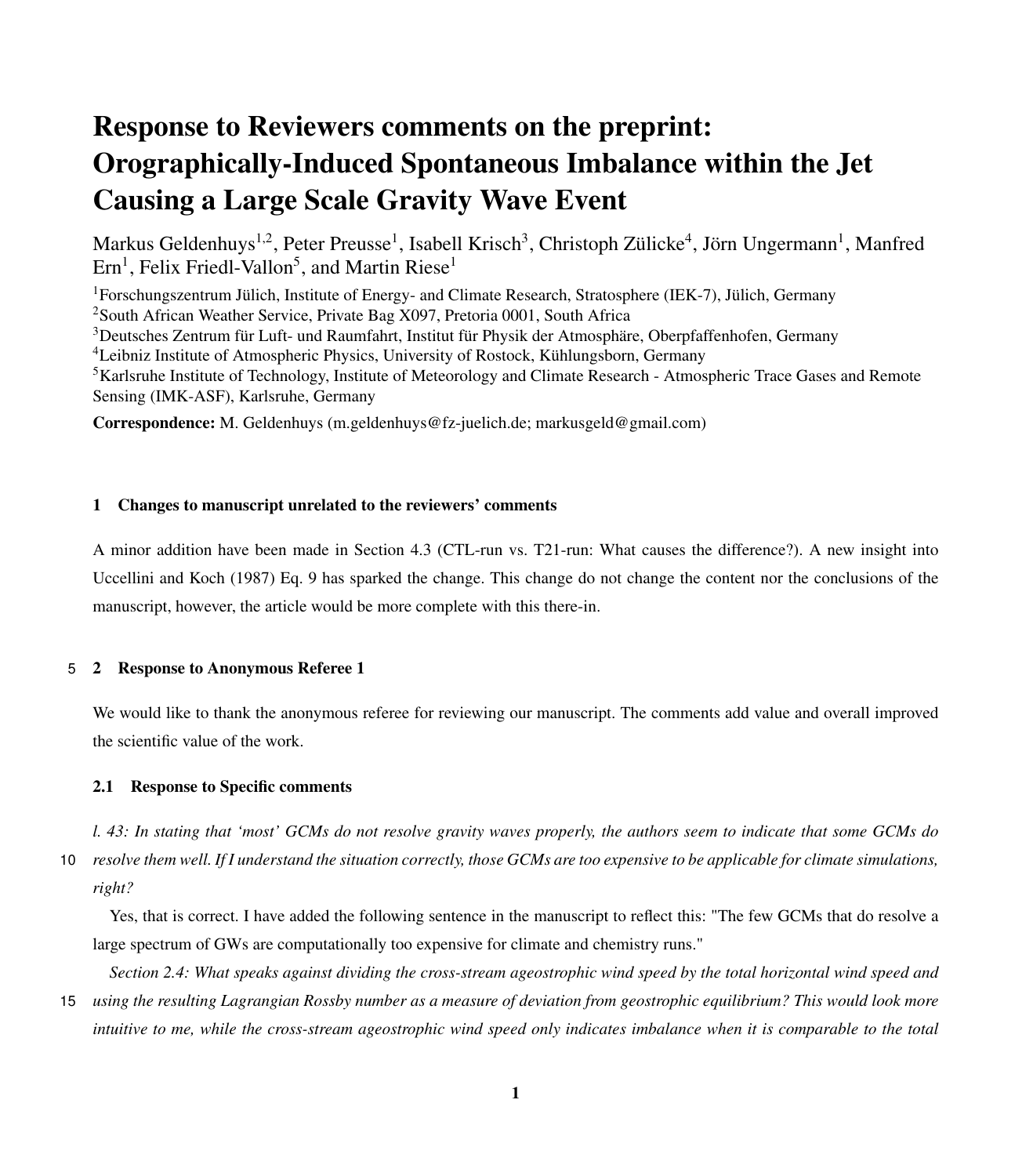*horizontal wind speed. Moreover, many experts would not accept the identification of spontaneous imbalance with geostrophic adjustment (e.g. Plougonven Zhang 2014). The first is a true emission process, while the second is an initial-value problem. I would encourage the authors to keep these things better apart from each other.*

- 20 This is a good comment. Some of the following reasoning has been included in the manuscript. In [Zülicke and Peters](#page-8-1) [\(2006\)](#page-8-1) it is argued that the cross-stream ageostrophic wind velocity can equally serve to diagnose an unbalanced flow field an idea which originates from quasi-geostrophic theory tracing back to [Koch and Dorian](#page-8-2) [\(1988\)](#page-8-2). Later, [Mirzaei et al.](#page-8-3) [\(2014\)](#page-8-3) use a threshold for the cross-stream ageostrophic wind speed. They go further in saying that this is comparable to using an ageostrophic Rossby number for selection of flow components which are faster than the Coriolis parameter  $(f)$ . Further, their
- 25 approach has less 'noise' than simply using the ageostrophic Rossby number. In our study, a similar more noisy dataset is obtained when using the cross-stream Lagrangian Rossby number.

The following has not included in the manuscript: Using ERA5 data to illustrate the effect in our study, Figures [1](#page-2-0) and [2](#page-3-0) (in this document) show similar results for the cross-stream ageostrophic wind and the cross-stream Lagrangian Rossby number. The cross-stream Lagrangian Rossby number covers a larger region and is noisier than the cross-stream ageostrophic wind, but 30 both show unbalanced flow within the same region.

Ls. 227-228 and table 1: Where in table 1 do I see a vertical wavelength? Or is this lambda<sub>y</sub>? But then the caption would *be incorrect.*

Thank you this slipped through! This has been corrected to  $\lambda_z$ .

*l. 269: How does a decrease in stability lead to a decrease in the vertical wavenumber? Is it not the other way round? At*

35 *constant intrinsic phase velocity one would have N/m constant, with m the vertical wavenumber. This is for the mid-frequency range, but I would assume this is not changed substantially if the intrinsic frequency is close to f?*

A wave duct is formed when a more stable layer is sandwiched between two less stable layers. Wind speed and stability is known to be responsible for creating a wave duct. Although the wave duct is not strong enough to reflect the wave downwards (as discussed in Section 3.1 in the manuscript), a little energy will still be lost. This is what we wanted to touch on, but we

40 see we did not bring this message across. However, you make a valid point that a decrease in stability leads to an increase in vertical wavelength. (I assume you meant vertical wavelength in your comment and not vertical wavenumber as is written. A decrease in stability will cause a decrease in vertical wavenumber.) Hence, I decided to avoid confusion and update the text accordingly.

*l. 10: the the is one the too much.* This has been resolved.

#### 45 3 Response to Anonymous Referee 2

We would like to thank the anonymous referee for reviewing our manuscript. The comments were valuable and improved the work significantly.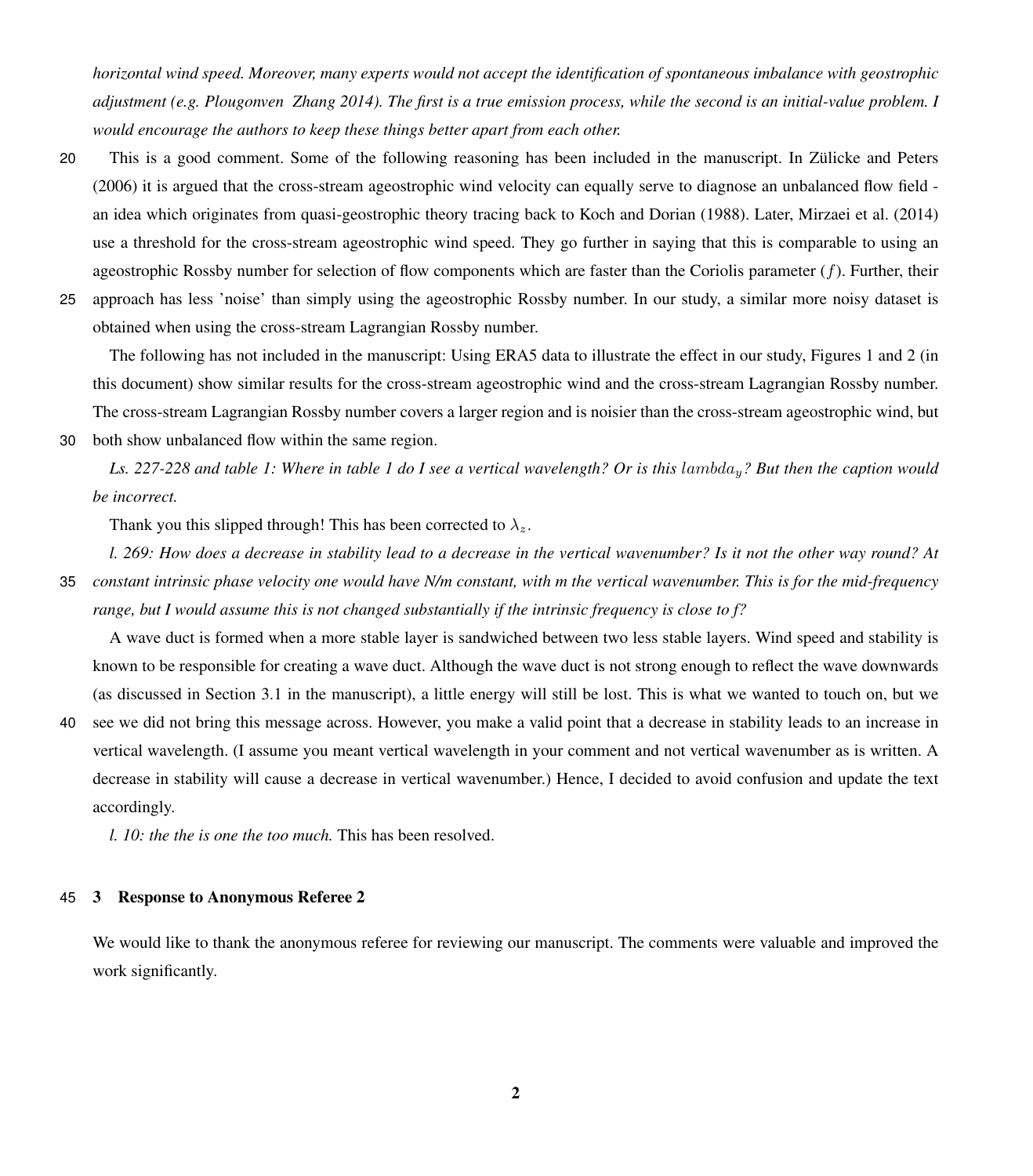<span id="page-2-0"></span>

Figure 1. Cross-stream ageostrophic wind calculated at 350hPa from ERA5 data. The top left panel starts on the 9th of March 2016 at 18:00 UTC and continues in a 6hrly timestep to 11th at 00:00 UTC. Data was only plot where the total wind speed was greater than 20 ms<sup>-1</sup> and for cross-stream ageostrophic wind values less than  $5 \text{ ms}^{-1}$ .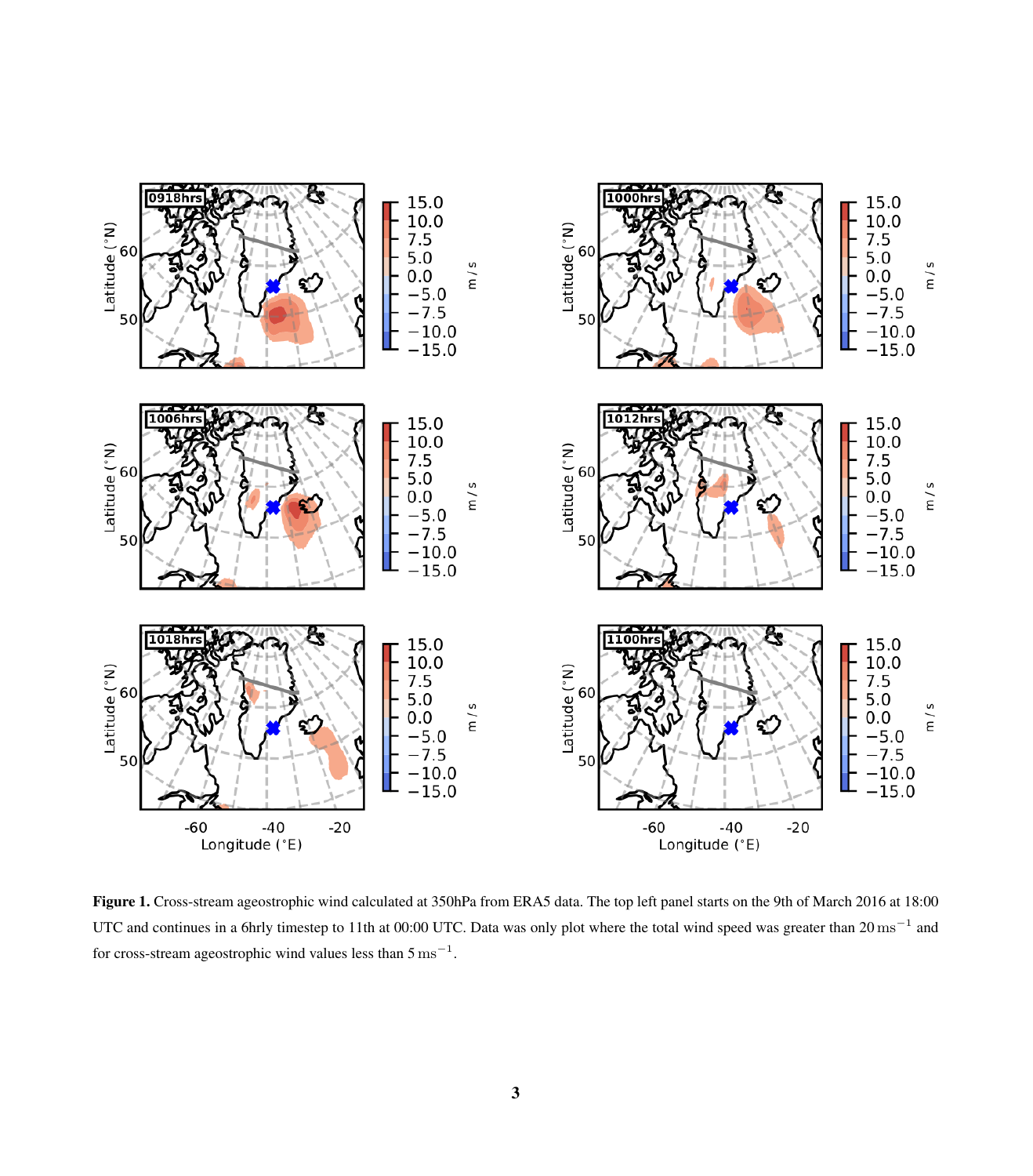<span id="page-3-0"></span>

Figure 2. Same as for Fig. [1](#page-2-0) for the variable Cross-stream Lagrangian Rossby number.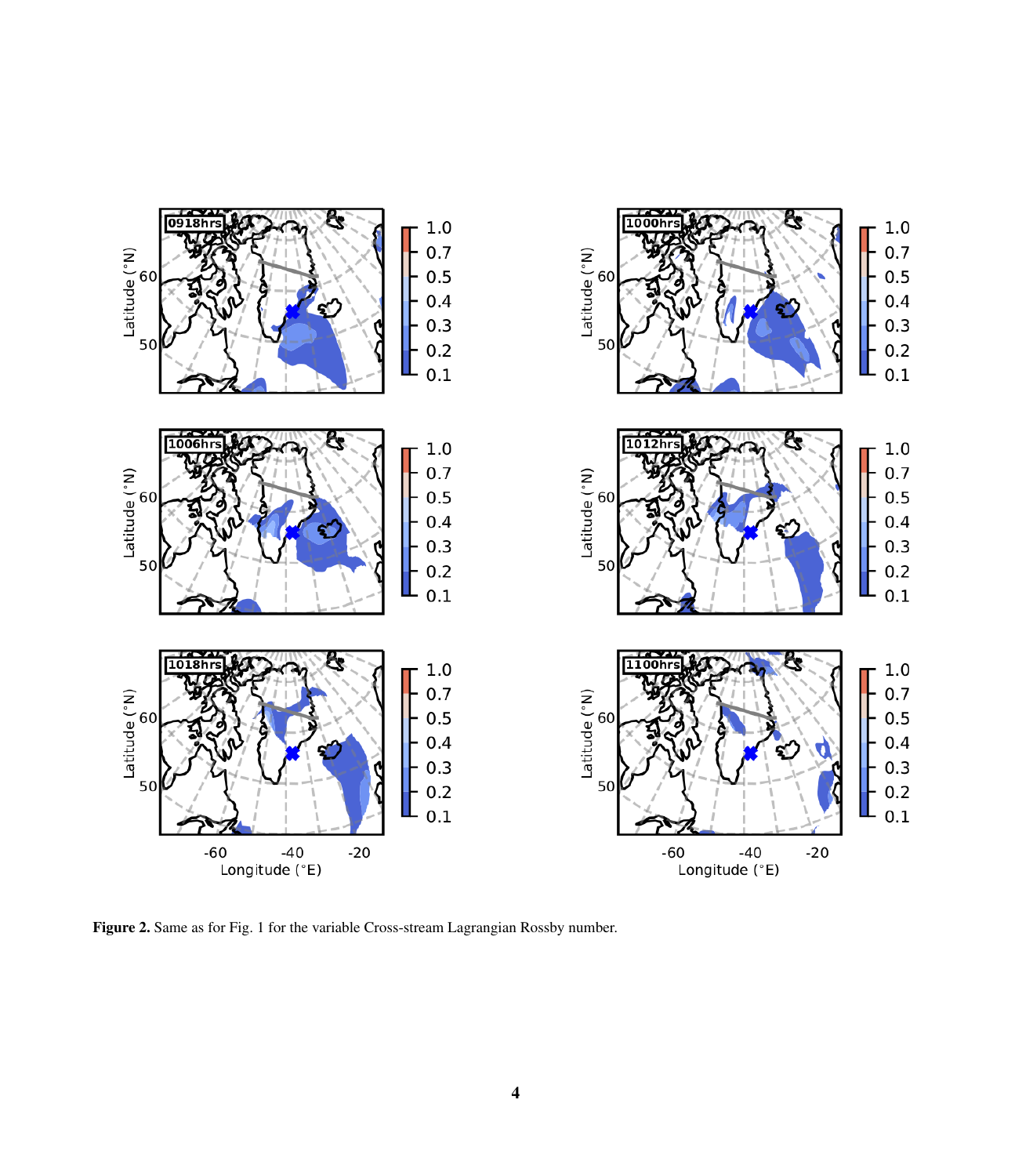#### 3.1 Response to Major point

*The authors have access in the simulations to all variables. The wave they are describing is a low frequency wave, as discussed*

- 50 *for instance in the comments of the hodograph. A very good variable for capturing the signature and life cycle of this wave in the simulations would be the divergence of the horizontal velocity field. The signature of balanced motions is weak in this field, and waves with short vertical wavelengths come out conspicuously. The investigation of the divergence could in particular bring insights on the generation of the wave (in complement to the ray-tracing), and also importantly on whether traces of an analogous wave are present in the T21 run.*
- 55 The divergence field highlights the GWs upstream of the Greenland coastline and has been included in Figure 10 in the text. The divergence field did not highlight any stronger wave feature in the T21-run.

#### 3.2 Response to Specific comments

*l26 Earths -> Earth's*

This has been addressed

60 *l30 for fronts, rather than a reference to a study of the parameterization of waves from fronts, reference to a study or to studies of the process itself, ie of emission by fronts, would be more appropriate. Here are some suggestions*

References for ?? have been added.

*l50-56: De la Camara et al 2016 also obtained improvements after modifications of their NOGWD scheme. It is mentionned at the end of Garcia et al 2017 that the improvement can be obtained by enhancing the NOGD too.*

65 As suggested, text from [de la Camara et al.](#page-8-4) [\(2016\)](#page-8-4) and [Garcia et al.](#page-8-5) [\(2017\)](#page-8-5) has been included in the paragraph. *l76: is the acronym PGGS explained somewhere? Is there a reference describing it?*

The acronym PGGS is explained in line 76 (first submission). We have updated the text to make this clearer.

*l113-115: does the irregular grid have disadvantages? It is indicated that it allows to reduce the computation time. How important is this? Naively, one imagines that such calculation is done just once, so that computational expensiveness may be* 70 *secondary, so long as it remains within reasonable bounds.*

Compared to previously used techniques, the approach used here showed no significant disadvantages to the other implementation [\(Krasauskas et al., 2019\)](#page-8-6). Large 3D retrievals like the one presented in this paper require the use of supercomputers. Because of the nature of the problem, the calculation is done iteratively (and not only once). A typical tomographic retrieval will have 5 to 10 iterations. The run for this manuscript used  $\approx 1,000,000$  points, this takes about 80 CPU hours with 6 pro-

75 cesses and 2 threads. In practice, one needs dozens of these retrievals for a publication-quality 3D retrieval. Any computational cost savings are therefore relevant.

*l113-115: It is pointed out that this is the very first irregular grid retrieval. Is it possibel to quantify error bounds relative to the retrieval used usually?*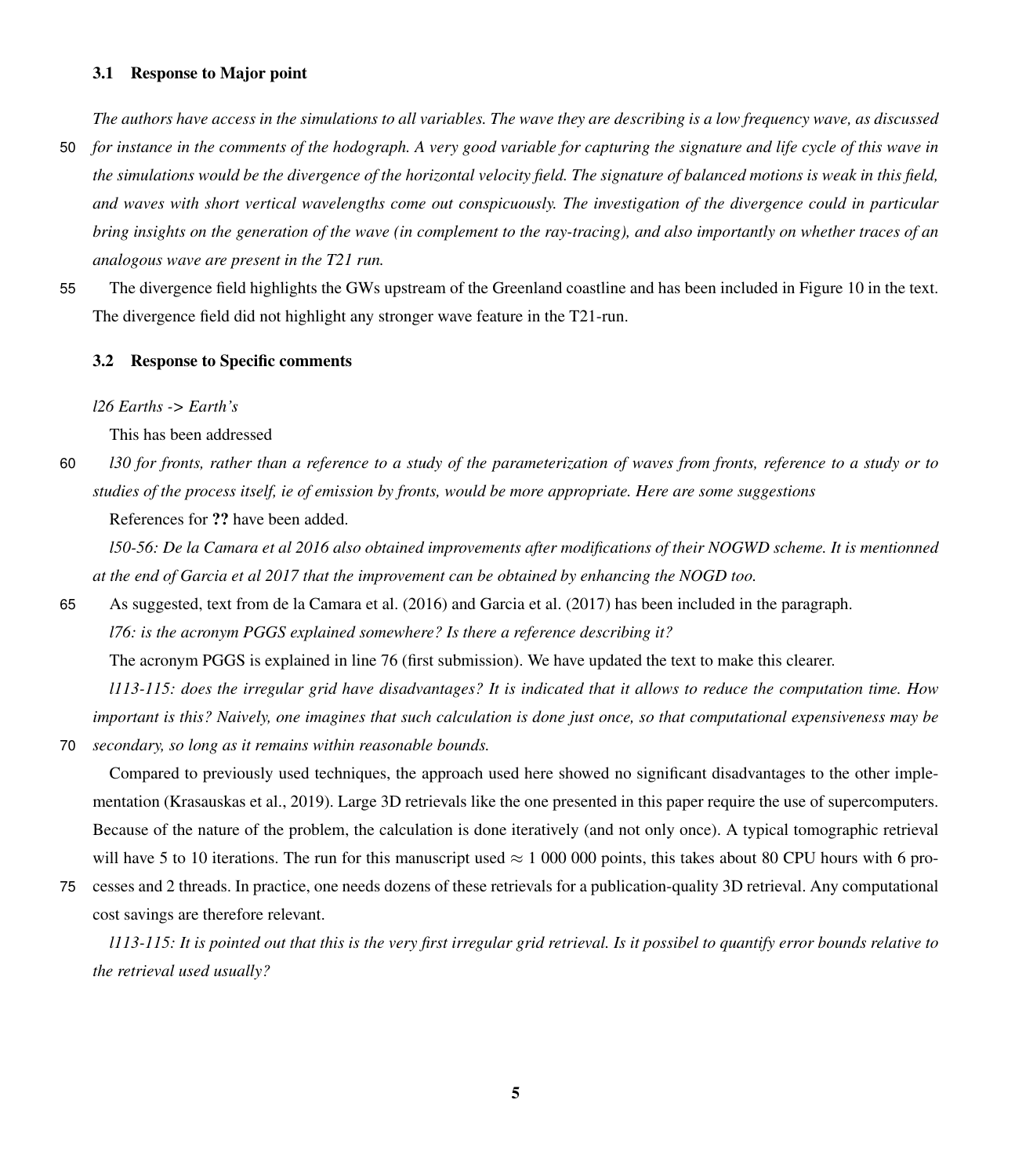This submitted manuscript was the very first Limited Angle Tomography (LAT) Delauney method retrieval. ? recently 80 submitted a full-angle tomography Delaunay method retrieval. (Our newly submitted article will reflect the addition of LAT as opposed to the one submitted first.)

Regarding the comparison of the new retrieval methods to the old one: The publication [Krasauskas et al.](#page-8-6) [\(2019\)](#page-8-6) performed a detailed comparison of the new regularisation and Delaunay triangulation techniques with the previously used methods. Comparison of the new methods against the old ones are evaluated using synthetic data retrievals (Figure 3 in [Krasauskas et al.](#page-8-6)

- 85 [\(2019\)](#page-8-6), compare rows A and D) and error bar comparison is shown in Figure 5, rows B and D. To summarise the paper, they found that the new method compared to the old method show similar structures within the tangent point area (high trust region). *Some of uncertainties are discussed in lines 122-125; this is interesting. Perhaps a figure illustrating the sensitivity of retrievals to different choices could be shown in an appendix or as a supplementary material, so the interested reader may have an idea of the more robust features and the less reliable features of the retrieval.*
- 90 Robust features are indicated by the black line in Figure 3 of the manuscript. The black line indicate the volume with a high number of tangent points. Tangent points are the lowest point along the viewing trajectory, meaning its the densest and carries the most signal. The tangent point region has been found to be robust during tomography [\(Krisch et al., 2017,](#page-8-7) [2018\)](#page-8-8). However the tangent point volume is rather thin during limited-angle tomography (as compared to full-angle tomography) and the surroundings are much less stable. Most of the retrieval experiments dealt in reducing obvious artefacts in the boundary
- 95 regions outside the tangent point region. Reducing the artefacts make the cross-sections more visually pleasing and reduces the small, but given, impact on the tangent point volume. We use only data from this tangent point volume in the associated vertical cross-section plot and to the determine wave features in Table 1 of the manuscript. Meaning we only use the robust features. To avoid duplication the interested reader is directed to [Krisch et al.](#page-8-8) [\(2018\)](#page-8-8) for an in-depth discussion on the strengths and weaknesses of limited-angle tomography and the resultant effect on the reliability of features.
- 100 *l138: 'groundbased is too long for a subscript; a suggestion would be to write*  $\omega_{gd}$  and explain in the text that this corre*sponds to 'ground-based'. l138 Place the footnote after the word 'density' rather than after the parentheses which contains a mathematical formulation; there is no ambiguity because it would not really make sense to consider the fifth power of the expression... but still, it would be simpler to have the footnote after a word.*

Both of these were addressed.

105 *l139: 'taken into account': given the uncertainties on the damping due to turbulence or to the dissipation of waves in general, it would be worthwhile describing the assumptions used to account for these processes. Sensitivity to the choices made there could also be welcome, when results are presented.*

A reference is now provided which describes the damping in full.

*l142: what other indications of potential sources are there? Reaching the ground... For waves emanating from couvective* 110 *regions, is the WKB condition violated?*

Within the raytracer, there are no other (other than the WKB parameter) indications that can be used to diagnose sources. GROGRAT relies on the interpretation of the user to realise the potential sources at hand and test each source. Very similar to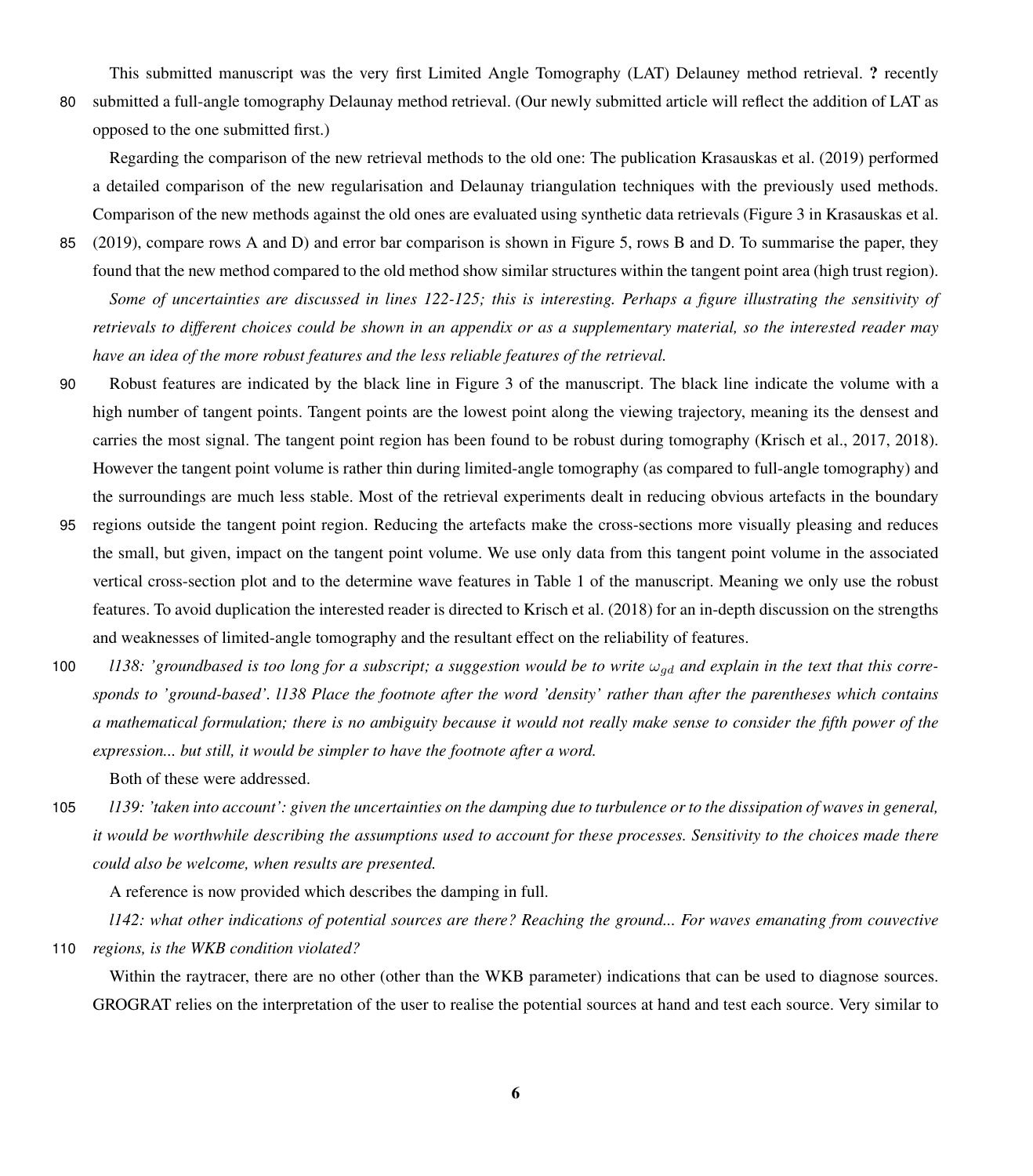what was done in the rest of the manuscript. In the near future, it is the hope to implement more diagnostic tools to help with the source identification.

115 At this point in the manuscript, it is too early to discuss whether the WKB parameter was violated or not. This is discussed (and shown) later on in the manuscript (see Figure 6 and related discussions).

*l163: it would be useful to include a standard reference on the Savitsky-Golay filter, even if it seems classical.*

The classical paper that first introduced this filter has been added to the text.

*l173: the footnote is not well placed*

120 This was addressed.

*l182-183: 'the divergence of the jet': what exactly does this designate? This is ambiguous.* The sentence was updated to be more specific. Now it reads: "However, the divergence of the winds within the jet remains ..."

*l190: the waves observed have a wavelength 2 km. Should this read 'wavelengths < 4km'rather than '> 4km'? The following sentence causes confusion.*

125 Thanks for pointing to the typo. The typo was vertical wavelength (is now changed to horizontal wavelength).

*l219: 'despite the expected increase': on such short vertical scales the increase is not expected to appear clearly, relative to all other causes of variation; the observations do not scan a range much larger than the vertical wavelength...*

The "despite the expected increase of amplitude with a decrease in density" has been removed.

*l224-225: could this assertion be more physically justified? What foes this criterion correspond to, and what are the other* 130 *possible causes?*

We elaborate more on this now by referring to Equation 4 in the manuscript.

*l275: the beginning of the section could use a sentence of paragraph explaining the purpose of the simulations.*

The following 2 sentences were added to Section 4 to introduce the reason for the numerical experiment. "Originally designed as an attempt to entirely rule out topography as a source, a numerical experiment with strongly reduced topography was

135 designed. This yielded unexpected results implicating topography as a major contributor."

*Figure 11: more informative than the wind barbs given that the panels are small and that only a limited number of wind barbs can fit, the authors should consider plotting geopotential; the pressure level to which this corresponds should be indicated in the caption.*

The wind barbs have been replaced by pressure isolines at the respective level.

140 *About the summary: the summary is a bit abrupt, and acronyms (GLORIA, GROGRAT) are used directly. It depends on the editorial instructions, but it may be worth reintroducing them for hasty readers.*

We completely agree. The summary has been updated to be more 'standalone' to make more sense to hasty readers.

*l367: the horizontal phase speed is an important quantity, and the range given is very wide. The uncertainty in the estimate of this important quantity is worth a comment.*

145 The range given is not an uncertainty range, these are the values for rays 0 to 2 between 7.5 to 12.3 km. Because of the ray and altitude range, a range in the phase speed is obtained. The article has been updated to make it clear that these values are over a range of altitudes. The large changes in the phase speed with altitude is a result of the large changes in wind speed.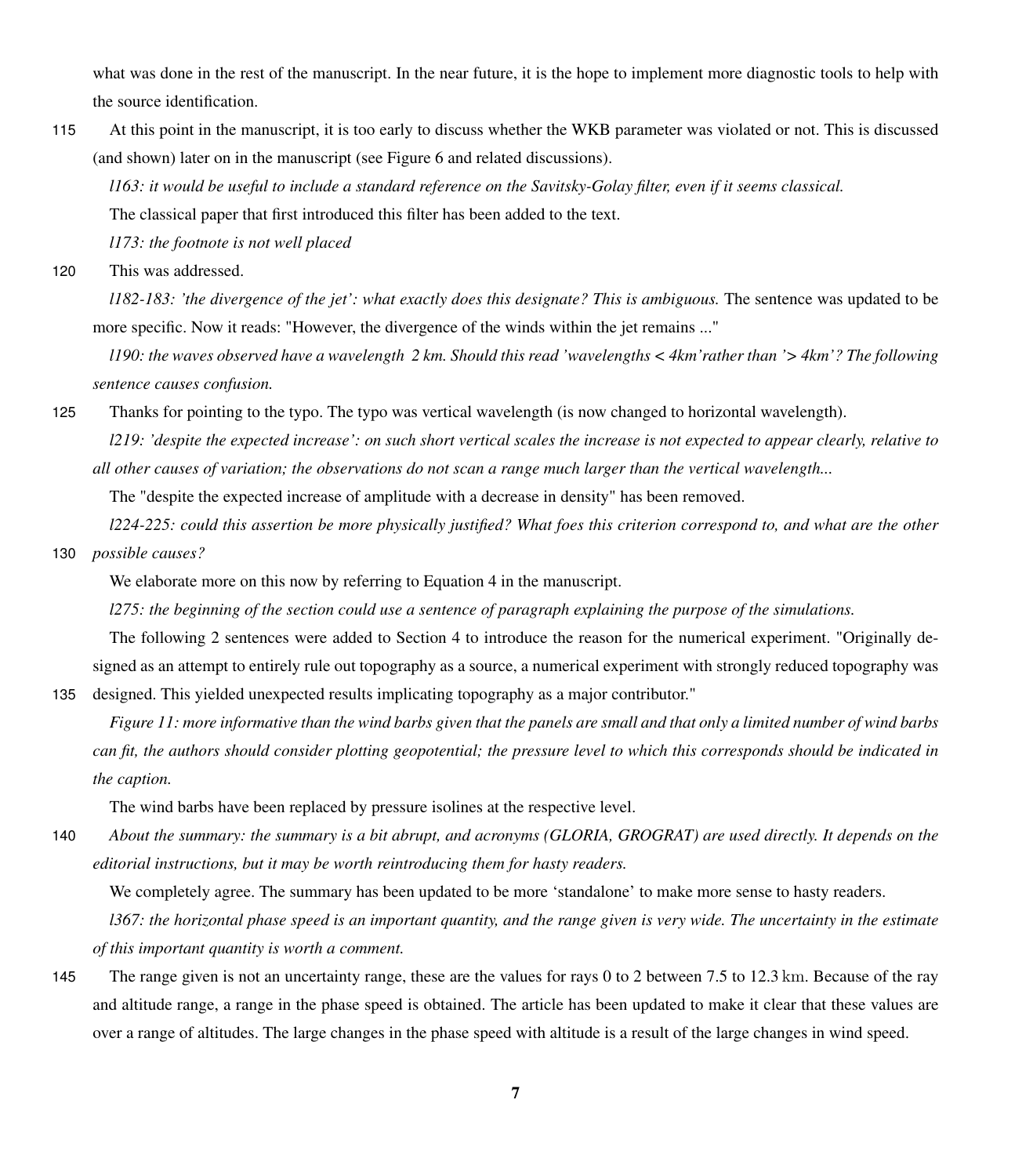*l372-373: this is an important issue currently; reference to previous work highlighting this issue would be relevant, eg Sato et al (2012)*

## 150 Four references were added as an example.

*l380: 'For coherency'? Perhaps state explicitly the goal of the simulations, the hypothesis that is tested with these simulations.*

This has been addressed.

*l392: 'the jet, which depends heavily on the orography': the formulation is ambiguous... the dynamic of the jet is influenced*

### 155 *by the orography?*

This has been clarified in the text.